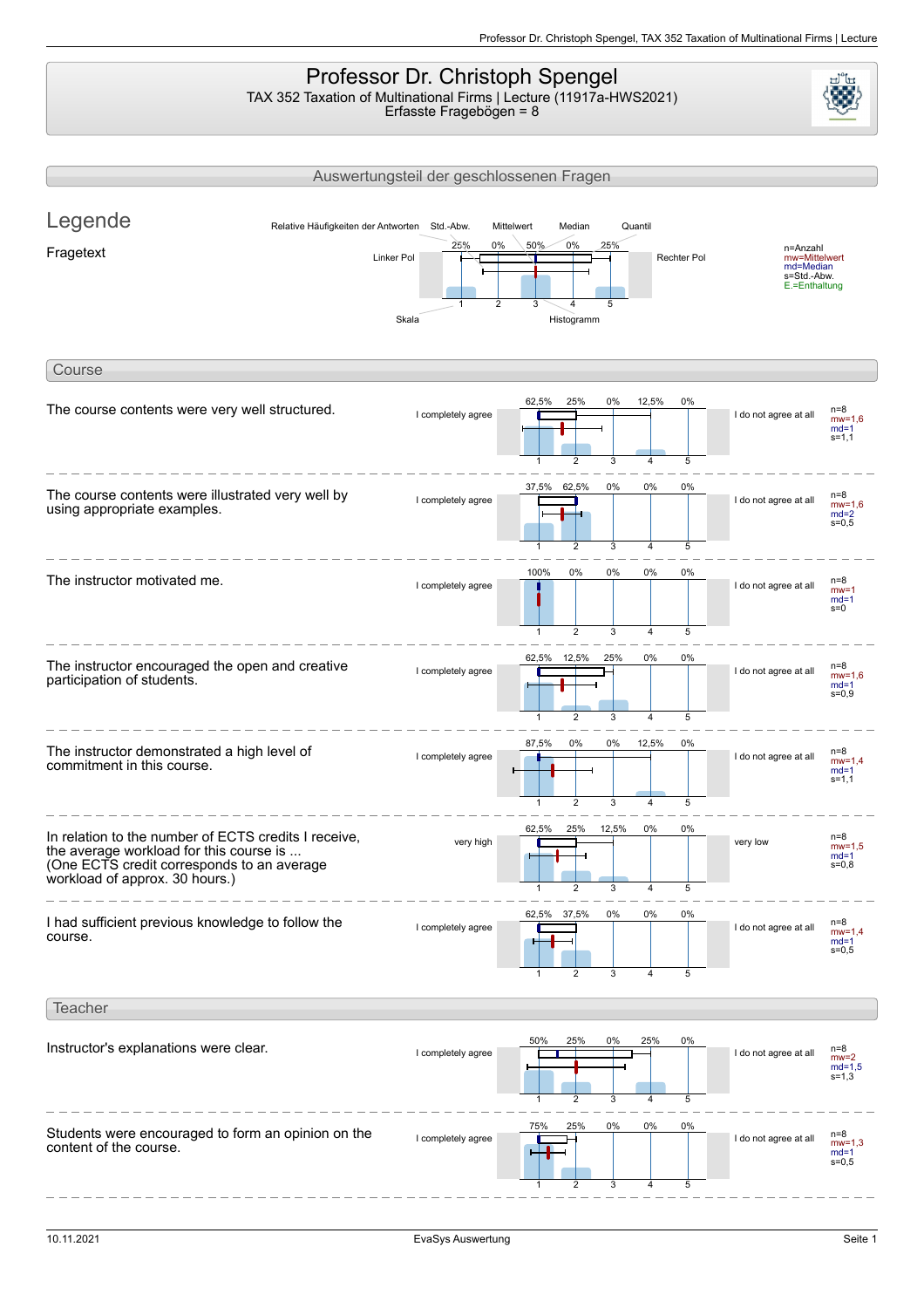| Proposed objectives agreed with those actually taught<br>so I knew where course was going. | I completely agree | 85,7% 14,3%<br>0%<br>0%<br>0%<br>3<br>5<br>2<br>4                                   | I do not agree at all | $n=7$<br>$mw=1,1$<br>$md=1$<br>$s = 0,4$<br>$E = 1$  |
|--------------------------------------------------------------------------------------------|--------------------|-------------------------------------------------------------------------------------|-----------------------|------------------------------------------------------|
| The instructor was well-prepared with regard to the<br>content of the course.              | I completely agree | 87,5%<br>0%<br>0%<br>0%<br>12,5%<br>$\overline{2}$<br>3<br>5<br>$\overline{1}$<br>4 | I do not agree at all | $n=8$<br>$mw=1.5$<br>$md=1$<br>$s = 1,4$             |
| The material distributed (literature, slides, etc.) helped<br>me acquire the knowledge.    | I completely agree | 42,9%<br>28,6% 28,6%<br>0%<br>0%<br>3<br>4<br>5                                     | I do not agree at all | $n=7$<br>$mw=1.9$<br>$md=2$<br>$s = 0,9$<br>$E = 1$  |
| The instructor created a link between theory and<br>practice.                              | I completely agree | 85,7%<br>0%<br>0%<br>14,3%<br>0%<br>$\overline{2}$<br>3<br>5<br>4                   | I do not agree at all | $n=7$<br>$mw=1,4$<br>$md=1$<br>$s = 1, 1$<br>$E = 1$ |
| The instructor conveyed why the content is valuable<br>and useful.                         | I completely agree | 12,5%<br>0%<br>12,5%<br>75%<br>0%<br>3<br>5<br>2<br>4                               | I do not agree at all | $n=8$<br>$mw=1.5$<br>$md=1$<br>$s = 1, 1$            |
| The instructor was polite with the students.                                               | I completely agree | 87,5%<br>0%<br>0%<br>12,5%<br>0%<br>5<br>$\overline{2}$<br>3<br>4                   | I do not agree at all | $n=8$<br>$mw=1.4$<br>$md=1$<br>$s = 1, 1$            |
| The instructor was cooperative and open-minded.                                            | I completely agree | 87,5%<br>0%<br>12,5%<br>0%<br>0%<br>$\overline{4}$<br>5<br>$\overline{1}$<br>2<br>3 | I do not agree at all | $n=8$<br>$mw=1.3$<br>$md=1$<br>$s = 0,7$             |
| Evaluation criteria were transparent.                                                      | I completely agree | 25%<br>0%<br>75%<br>0%<br>0%<br>5<br>3<br>4                                         | I do not agree at all | $n=8$<br>$mw=1.3$<br>$md=1$<br>$s = 0, 5$            |
| <b>Learning Outcome</b>                                                                    |                    |                                                                                     |                       |                                                      |
| I improved my methodological competence thanks to<br>this course.                          | I completely agree | 0%<br>0%<br>66,7%<br>16,7%<br>16,7%<br>3<br>4<br>5<br>2                             | I do not agree at all | $n=6$<br>$mw=1.5$<br>$md=1$<br>$s = 0,8$<br>$E = 2$  |
| I improved my professional competence thanks to this<br>course.                            | I completely agree | 25%<br>62,5%<br>0%<br>0%<br>12,5%<br>5<br>$\mathbf{1}$<br>$\overline{2}$<br>3<br>4  | I do not agree at all | $n=8$<br>$mw=1.8$<br>$md=1$<br>$s = 1,4$             |
| I improved my presentation skills thanks to this<br>course.                                | gering ist.        | Es wird keine Auswertung angezeigt, da die Anzahl der Antworten zu                  |                       |                                                      |
| My interest in the subject has increased as a<br>consequence of this course.               | I completely agree | 50%<br>50%<br>0%<br>0%<br>0%<br>3<br>4<br>5                                         | I do not agree at all | $n=8$<br>$mw=1,5$<br>$md=1,5$<br>$s = 0, 5$          |
| Digitalization                                                                             |                    |                                                                                     |                       |                                                      |
| The realization of the course in digital format was<br>good.                               | I completely agree | 62,5%<br>25%<br>0%<br>12,5%<br>0%<br>5<br>$\overline{2}$<br>3<br>4                  | I do not agree at all | $n=8$<br>$mw=1.6$<br>$md=1$<br>$s = 1, 1$            |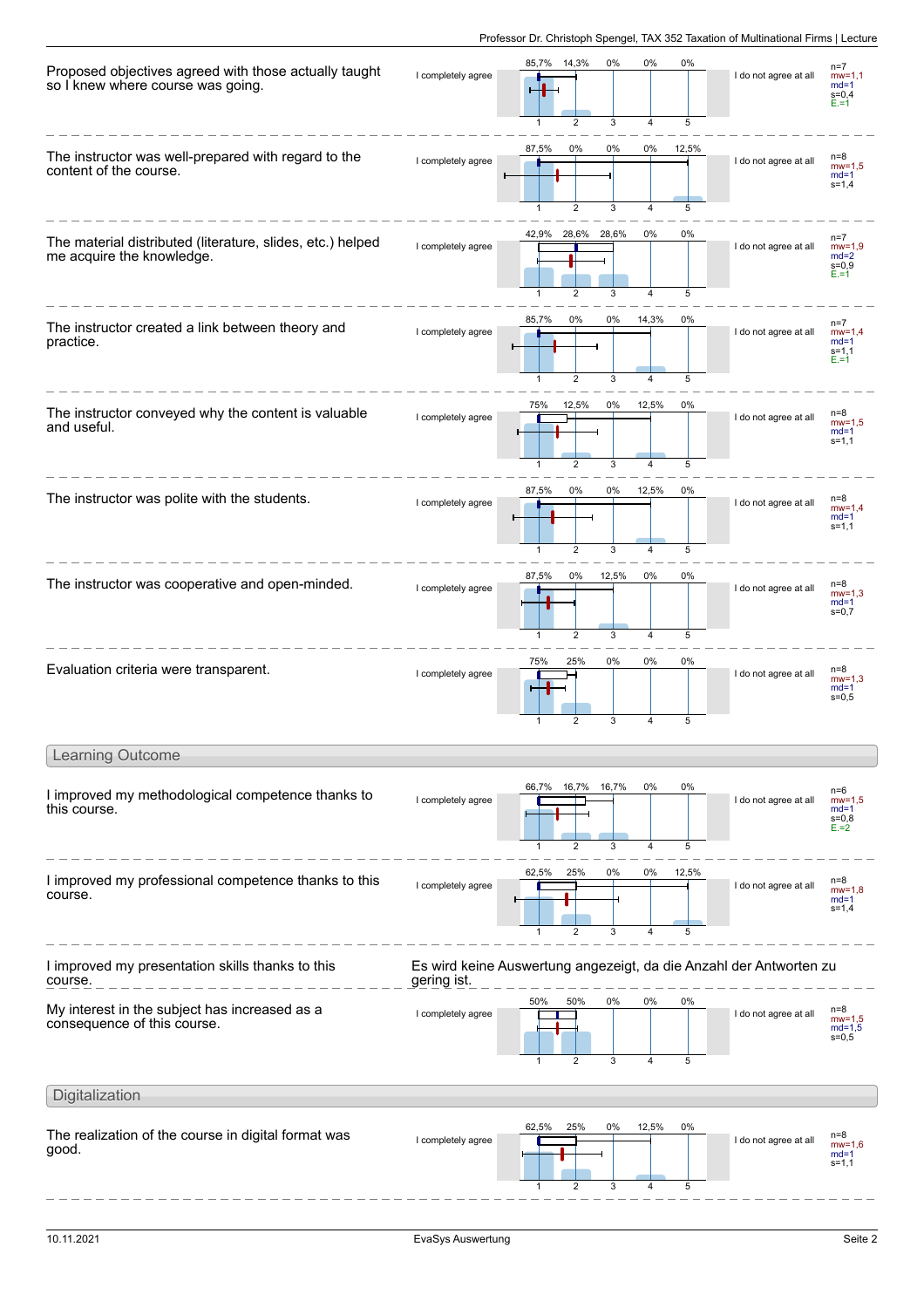

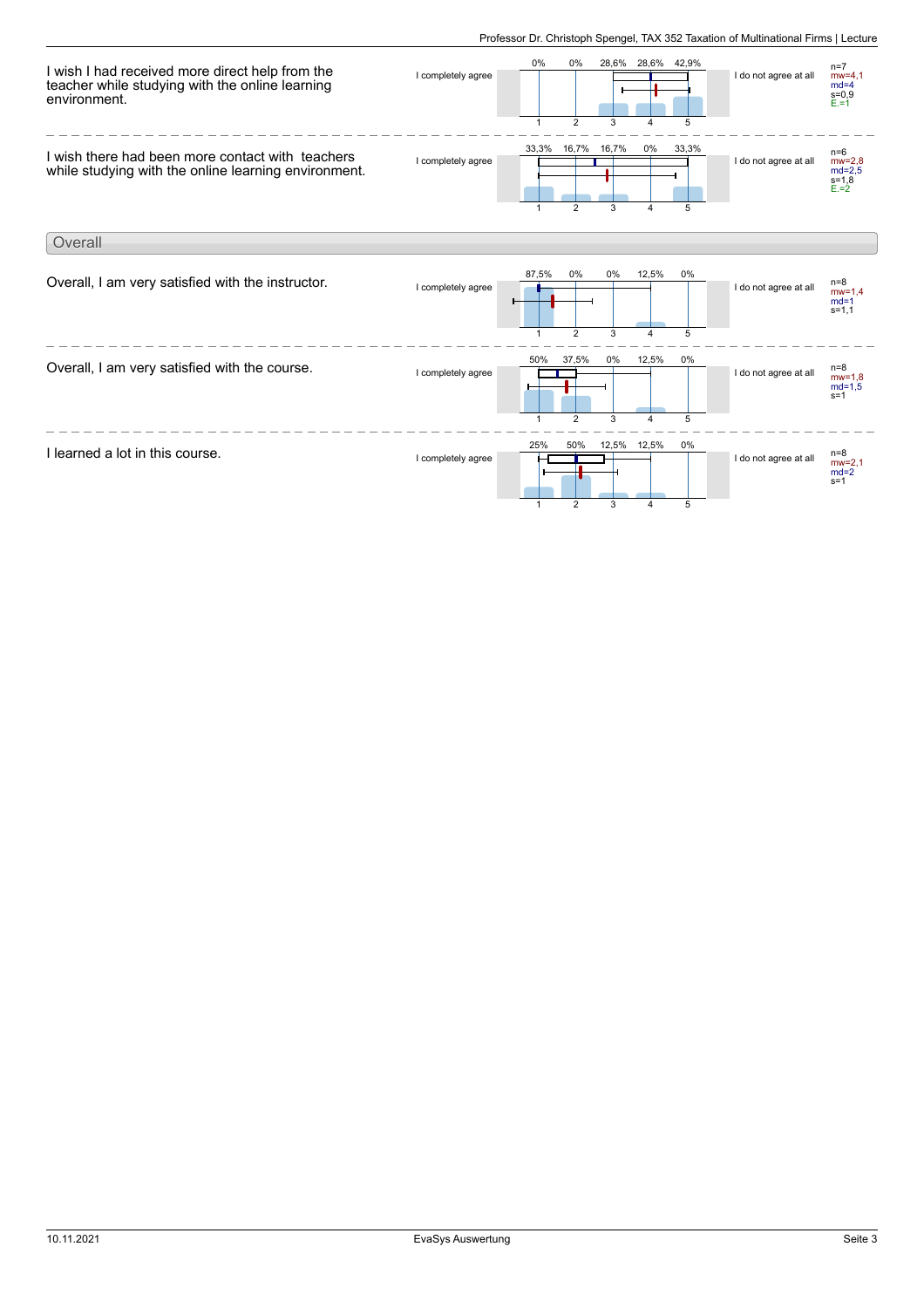# Profillinie

Teilbereich: Fakultät für Betriebswirtschaftslehre Name der/des Lehrenden: Professor Dr. Christoph Spengel

TAX 352 Taxation of Multinational Firms | Lecture

Titel der Lehrveranstaltung: (Name der Umfrage)

Verwendete Werte in der Profillinie: Mittelwert

## Course

| The course contents were very well structured.                                                                                                | I completely<br>agree | I do not agree<br>at all | $n=8$ | $mw=1.6$   | $md=1.0$ | $s = 1.1$ |
|-----------------------------------------------------------------------------------------------------------------------------------------------|-----------------------|--------------------------|-------|------------|----------|-----------|
| The course contents were illustrated very well by<br>using appropriate examples.                                                              | completely<br>agree   | I do not agree<br>at all | $n=8$ | $mw=1.6$   | $md=2.0$ | $s = 0.5$ |
| The instructor motivated me.                                                                                                                  | completely<br>agree   | I do not agree<br>at all | $n=8$ | $mw=1.0$   | $md=1,0$ | $s = 0.0$ |
| The instructor encouraged the open and creative<br>participation of students.                                                                 | completely<br>agree   | I do not agree<br>at all | $n=8$ | $mw=1.6$   | $md=1,0$ | $s = 0.9$ |
| The instructor demonstrated a high level of<br>commitment in this course.                                                                     | completely<br>agree   | I do not agree<br>at all | $n=8$ | $mw=1.4$   | $md=1.0$ | $s = 1.1$ |
| In relation to the number of ECTS credits I receive.<br>the average workload for this course is<br>(One ECTS credit corresponds to an average | very high             | very low                 | $n=8$ | $mw = 1.5$ | $md=1,0$ | $s = 0.8$ |
| I had sufficient previous knowledge to follow the<br>course.                                                                                  | completely<br>agree   | I do not agree<br>at all | $n=8$ | $mw = 1.4$ | $md=1,0$ | $s = 0.5$ |
|                                                                                                                                               |                       |                          |       |            |          |           |

### **Teacher**

| Instructor's explanations were clear.                                                      | I completely<br>agree | I do not agree<br>at all | $n=8$ | $mw=2.0$ | $md=1.5$ | $s = 1.3$ |
|--------------------------------------------------------------------------------------------|-----------------------|--------------------------|-------|----------|----------|-----------|
| Students were encouraged to form an opinion on<br>the content of the course.               | I completely<br>agree | I do not agree<br>at all | $n=8$ | $mw=1.3$ | $md=1.0$ | $s = 0.5$ |
| Proposed objectives agreed with those actually<br>taught so I knew where course was going. | I completely<br>agree | I do not agree<br>at all | $n=7$ | $mw=1.1$ | $md=1.0$ | $s = 0.4$ |
| The instructor was well-prepared with regard to the<br>content of the course.              | I completely<br>agree | I do not agree<br>at all | $n=8$ | $mw=1.5$ | $md=1,0$ | $s = 1.4$ |
| The material distributed (literature, slides, etc.)<br>helped me acquire the knowledge.    | I completely<br>agree | I do not agree<br>at all | $n=7$ | $mw=1.9$ | $md=2.0$ | $s = 0.9$ |
| The instructor created a link between theory and<br>practice.                              | I completely<br>agree | I do not agree<br>at all | $n=7$ | $mw=1.4$ | $md=1.0$ | $s = 1.1$ |
| The instructor conveyed why the content is valuable<br>and useful.                         | I completely<br>agree | I do not agree<br>at all | $n=8$ | $mw=1.5$ | $md=1.0$ | $s = 1.1$ |
| The instructor was polite with the students.                                               | I completely<br>agree | I do not agree<br>at all | $n=8$ | $mw=1.4$ | $md=1.0$ | $s = 1.1$ |
| The instructor was cooperative and open-minded.                                            | I completely<br>agree | I do not agree<br>at all | $n=8$ | $mw=1.3$ | $md=1.0$ | $s = 0.7$ |
| Evaluation criteria were transparent.                                                      | I completely<br>agree | I do not agree<br>at all | $n=8$ | $mw=1.3$ | $md=1.0$ | $s = 0.5$ |
|                                                                                            |                       |                          |       |          |          |           |

| I improved my methodological competence thanks<br>to this course. | I completely<br>agree |  |  | I do not agree<br>at all | $n=6$ | $mw = 1.5$ | $md=1$ | s=0.8     |
|-------------------------------------------------------------------|-----------------------|--|--|--------------------------|-------|------------|--------|-----------|
| I improved my professional competence thanks to<br>this course.   | I completelv<br>agree |  |  | I do not agree<br>at all | $n=8$ | $mw=1$ .   | $md=1$ | $s = 1.4$ |
| I improved my presentation skills thanks to this<br>course. $(*)$ | I completely<br>agree |  |  | I do not agree<br>at all |       |            |        |           |

Learning Outcome